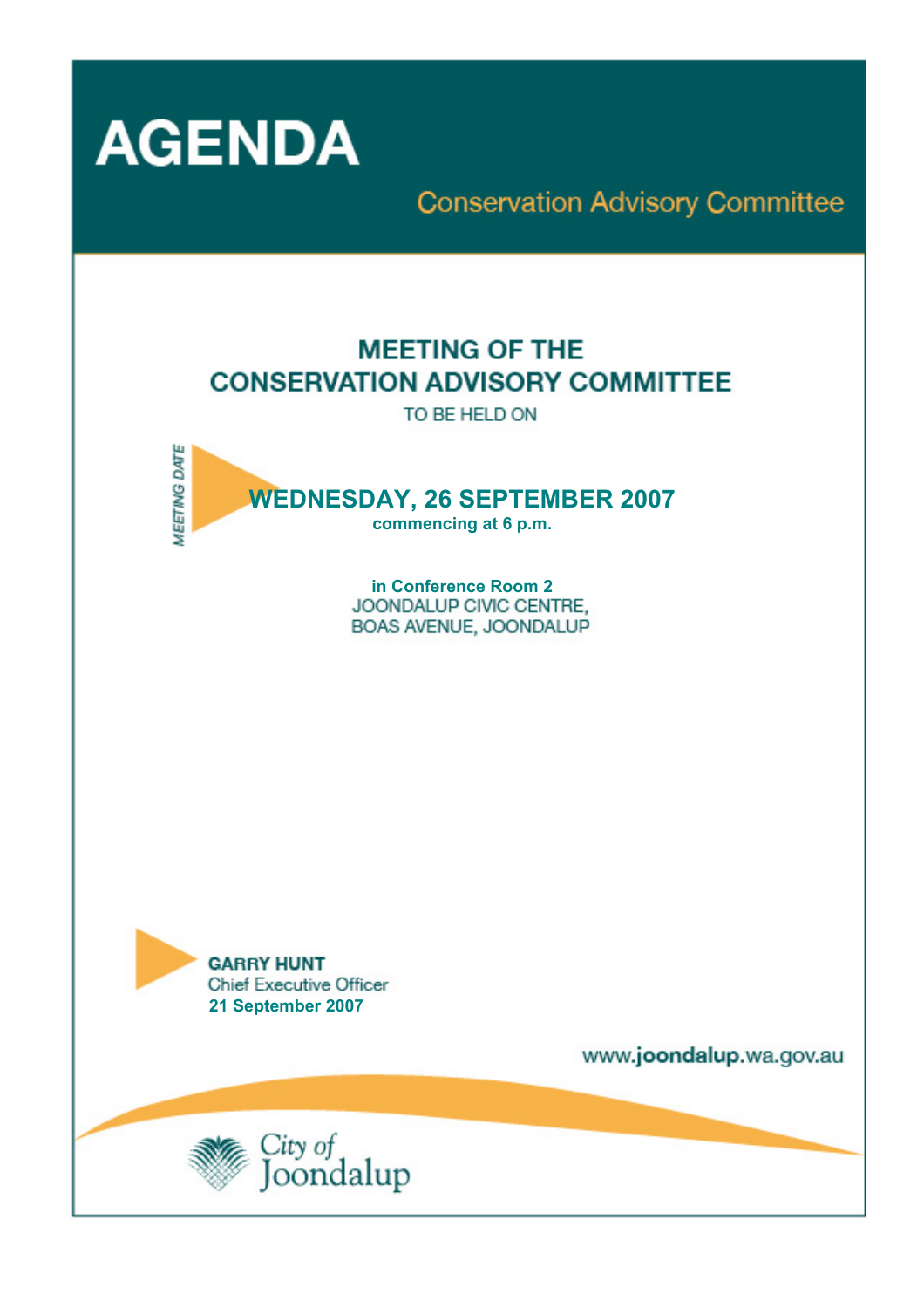## **CITY OF JOONDALUP**

Notice is hereby given that a meeting of the **CONSERVATION ADVISORY COMMITTEE** will be held in Conference Room 2, Joondalup Civic Centre, Boas Avenue, Joondalup on **WEDNESDAY, 26 SEPTEMBER 2007** commencing at **6 p.m.** 

GARRY HUNT Chief Executive Officer **Joondalup** 21 September 2007 Western Australia

### **AGENDA**

#### **Committee Members**

Cr Steve Magyar **Presiding Person** Cr Michele John Cr Sue Hart Cr Marie Macdonald Cr Brian Corr Mr Barry Fitzsimmons<br>
Ms Phyllis Robertson<br>
Ms Phyllis Robertson<br>
Ms Joondalup Coast Car Mrs Wendy Herbert Ms Alice Stubber Vacant

Mrs Marilyn Zakrevsky Friends of Korella, Deputy Presiding Person Mr Ralph Henderson Friends of Hepburn Heights Joondalup Coast Care Forum Dr Mariorie Apthorpe Friends of Iluka Foreshore Mr John Chester Friends of Yellagonga Regional Park

#### *Terms of Reference*

- $\triangleright$  To make recommendations to Council for the conservation of the City of Joondalup's natural biodiversity.
- $\triangleright$  To provide strategic input and technical advice on issues relating to the conservation and management of the City's natural biodiversity.
- $\geq$  To promote partnerships between Council and the community to protect the City of Joondalup's natural biodiversity as contained within its various natural areas (bushland, wetlands and coastal environment).

#### **DECLARATION OF OPENING**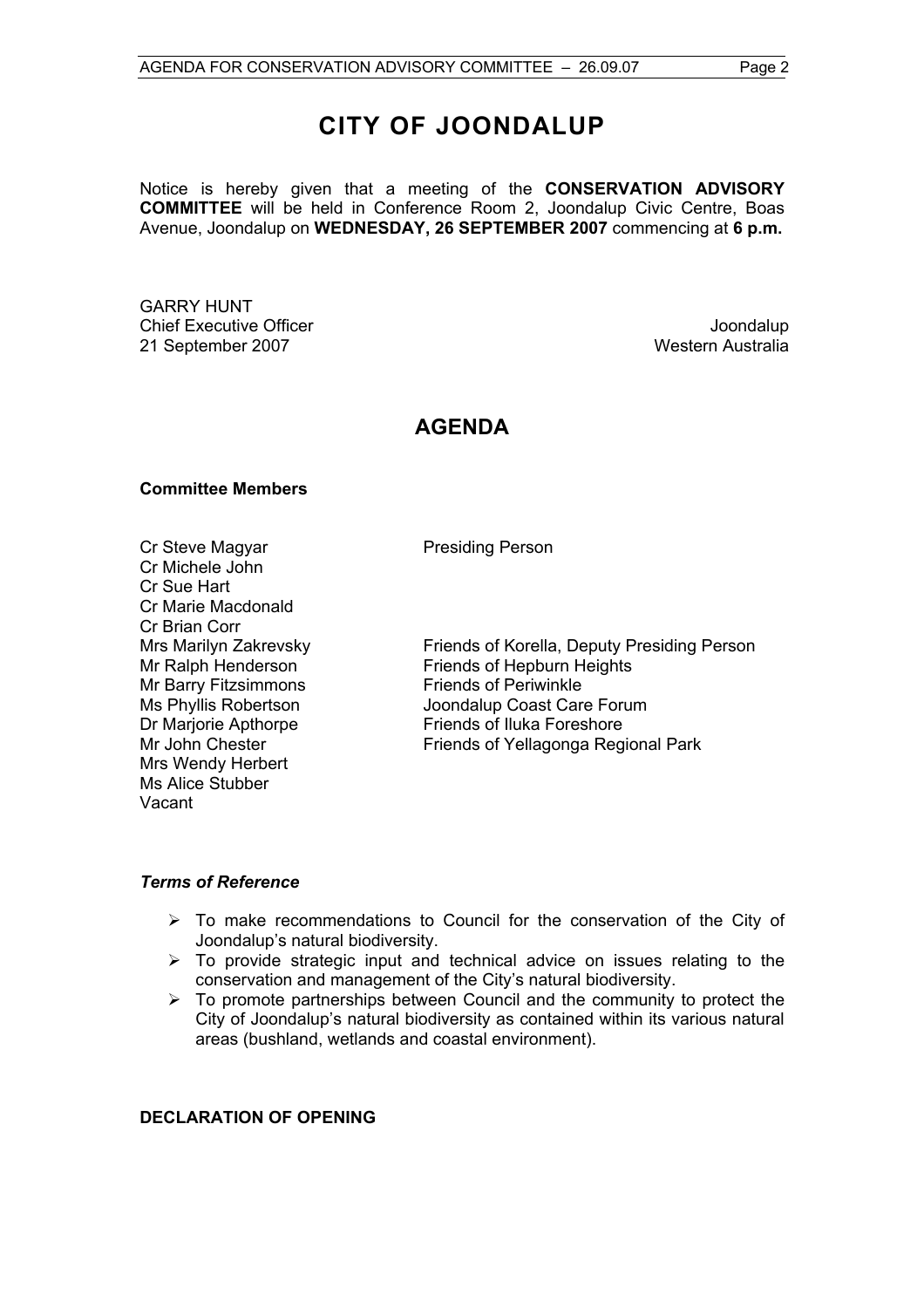#### **APOLOGIES/LEAVE OF ABSENCE**

#### **CONFIRMATION OF MINUTES**

MINUTES OF THE CONSERVATION ADVISORY COMMITTEE HELD 29 AUGUST 2007

#### **RECOMMENDATION**

**That the minutes of the meeting of the Conservation Advisory Committee held on 29 August 2007 be confirmed as a true and correct record.** 

**ANNOUNCEMENTS BY THE PRESIDING PERSON WITHOUT DISCUSSION** 

**DECLARATIONS OF INTEREST** 

**IDENTIFICATION OF MATTERS FOR WHICH THE MEETING MAY SIT BEHIND CLOSED DOORS** 

**PETITIONS AND DEPUTATIONS** 

#### **REPORTS**

**Item 1 Thermal Weed Control in the City Of Joondalup - [02082**] **Page 4** 

**MOTIONS OF WHICH PREVIOUS NOTICE HAS BEEN GIVEN** 

**REQUESTS FOR REPORTS FOR FUTURE CONSIDERATION** 

**CLOSURE**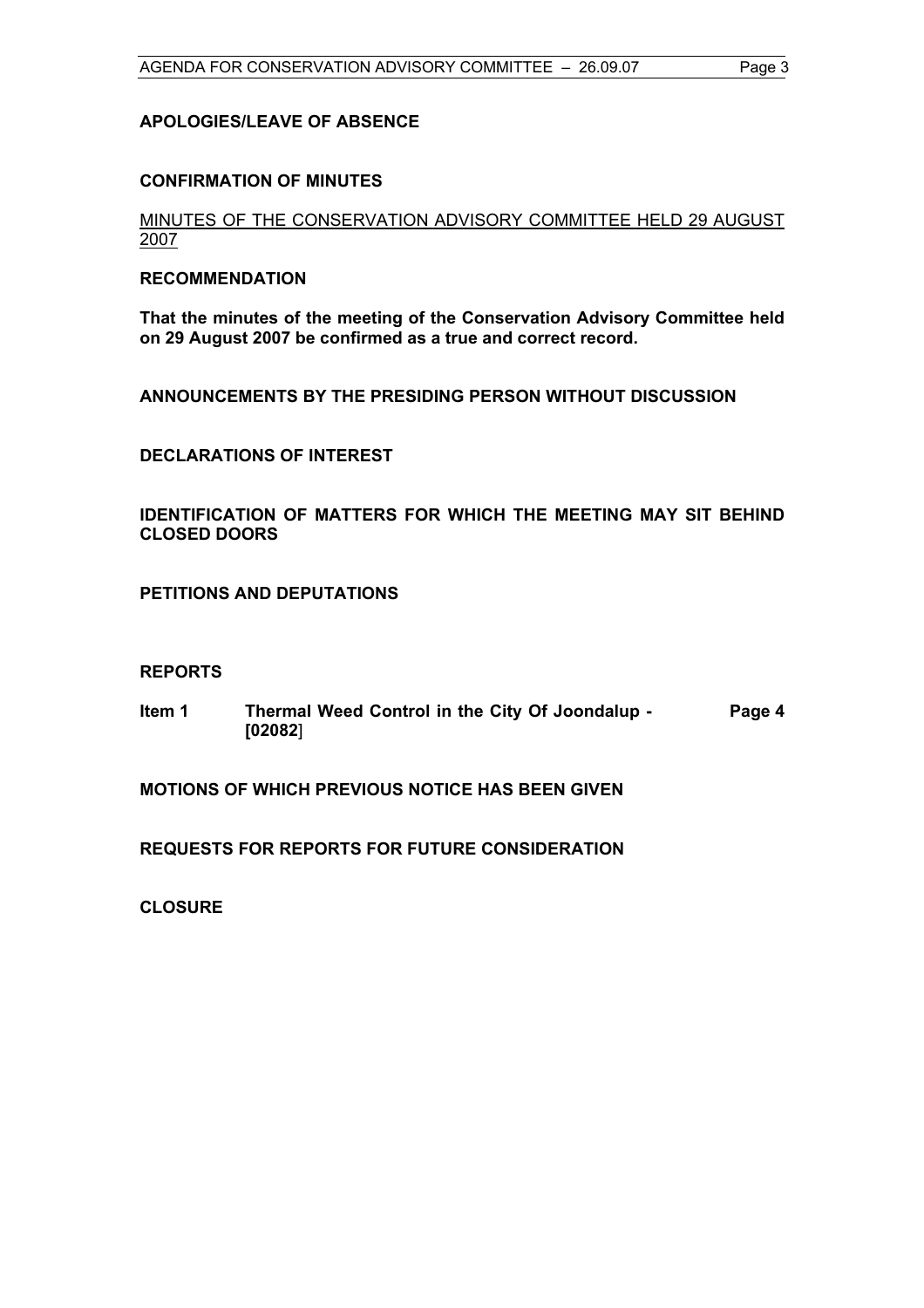## **ITEM 1 CJ170-08/07 THERMAL WEED CONTROL - [02082]**

**WARD:** All

**RESPONSIBLE** Mr David Djulbic **DIRECTOR:** Infrastructure Services

#### **PURPOSE/EXECUTIVE SUMMARY**

To present the report on Thermal Weed Control to the Conservation Advisory Committee for comment.

#### **BACKGROUND**

At its meeting on 28 August 2007, Council resolved *(CJ170-08/07 refers)*, inter alia, to:

*"Refers the report on Thermal Weed Control in the City of Joondalup to the Conservation Advisory Committee and the Sustainability Advisory Committee for comment"*

This report seeks to address the request outlined in the abovementioned recommendation.

The consideration of thermal weed control arose from a 137-signature petition which was presented to Council in May requesting the use of hydrothermal weed control technology instead of chemical spraying wherever possible and requesting a report being presented to Council on this matter.

It should be noted that Local Governments have the responsibility to control weed growth on land they manage. In some cases this extends to the control of noxious weeds which are required to be controlled by law. These requirements form part of the operational maintenance tasks associated with road and land management. The City of Joondalup currently controls weed growth in a range of locations including pathways, road verges/medians, public gardens, grassed parkland and bushland. Weeds in the main are controlled using a range of chemical based herbicides with a lesser amount being removed by hand or mechanical methods. This work is undertaken using Council work teams, contractors, and in natural areas volunteers assist the City with this work.

#### **DETAILS**

The City commissioned a report to be written by John Banks (Arboriculturist) and Graeme Sandral (Agronomist).

The brief for the compilation of the report sought the following analyses: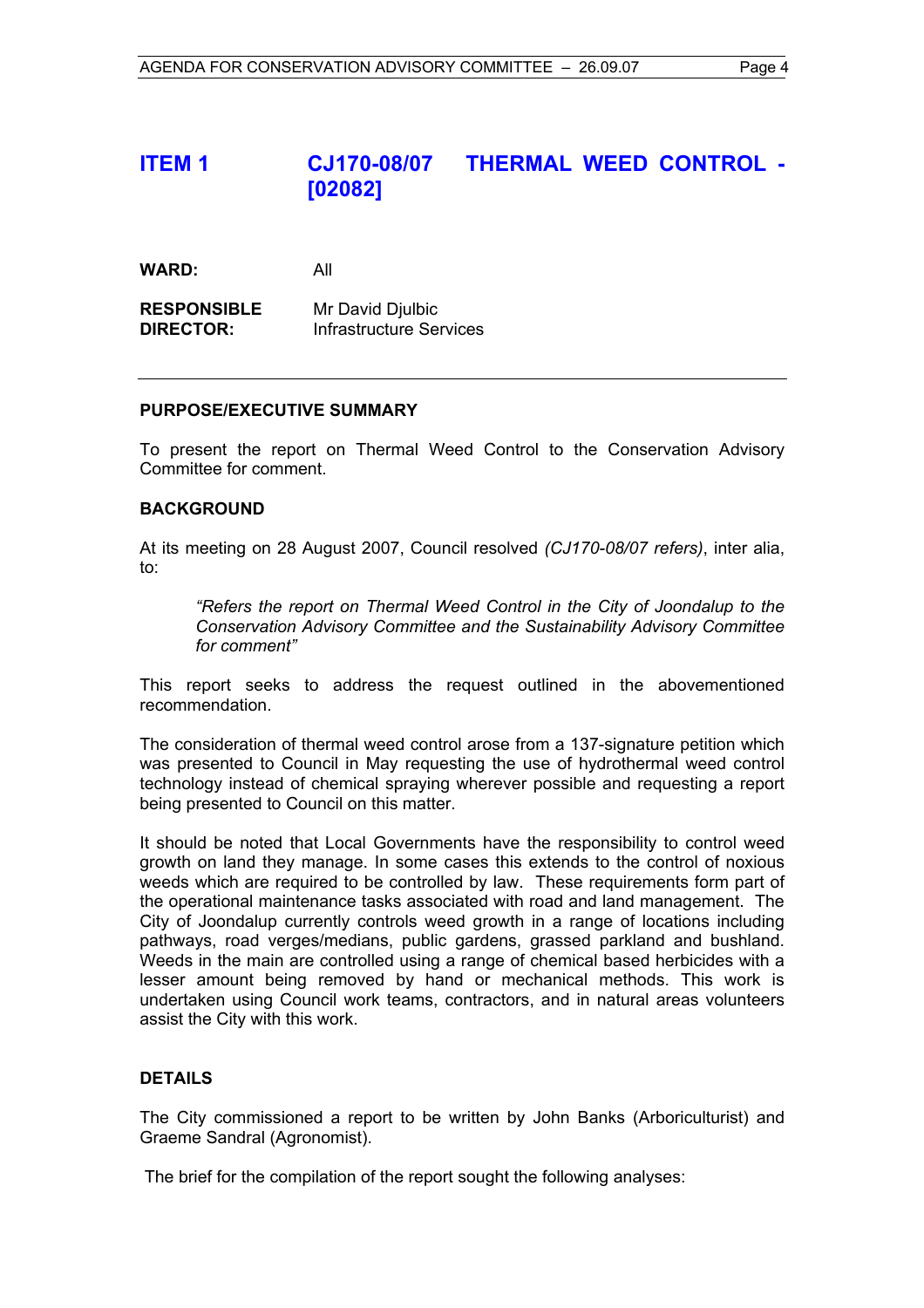- Compare the cost of herbicide based weed control and thermal based weed control;
- Examine the advantages and disadvantages of both methods;
- Identify the most suitable circumstances for the use of these technologies.

The following is a summary of the main findings contained within the report which is found at Attachment 1:

*"As a generalisation, herbicides are more cost effective and its use achieves better kill rates than thermal weed control methods. The cost advantages and speed of application associated with herbicides indicate that they are suitable for large-scale operations;* 

*Thermal weed control methods are best utilised where environmental or health issues are significant and where off site damage to non-target plants is a high risk. The costs and speed at which thermal weed control can be undertaken may limit its scale of operation. Weed control efficiency is improved if the frequency of thermal weed control is no longer than six weeks apart and, where there is an occurrence of perennial weeds which are hard to kill, hand weeding or herbicide spot spraying may be necessary on second cycle treatments."* 

#### **Issues and options considered:**

The City has a number of options it may choose to take:

- 1 Undertake all weed control using chemical and mechanical methods (hand weeding).
- 2 Use a combination of chemical, thermal weed and mechanical control. Using each technology where appropriate.
- 3 Use thermal and mechanical weed control methods only.

#### **Link to Strategic Plan:**

Key Focus Area

Caring for the environment.

#### **Outcomes**

The City is environmentally responsible in its activities.

#### **Legislation – Statutory Provisions:**

Control of declared noxious weeds – Division 3, Section 42 – Agriculture and Related Resources Protection Act 1976.

#### **Risk Management considerations:**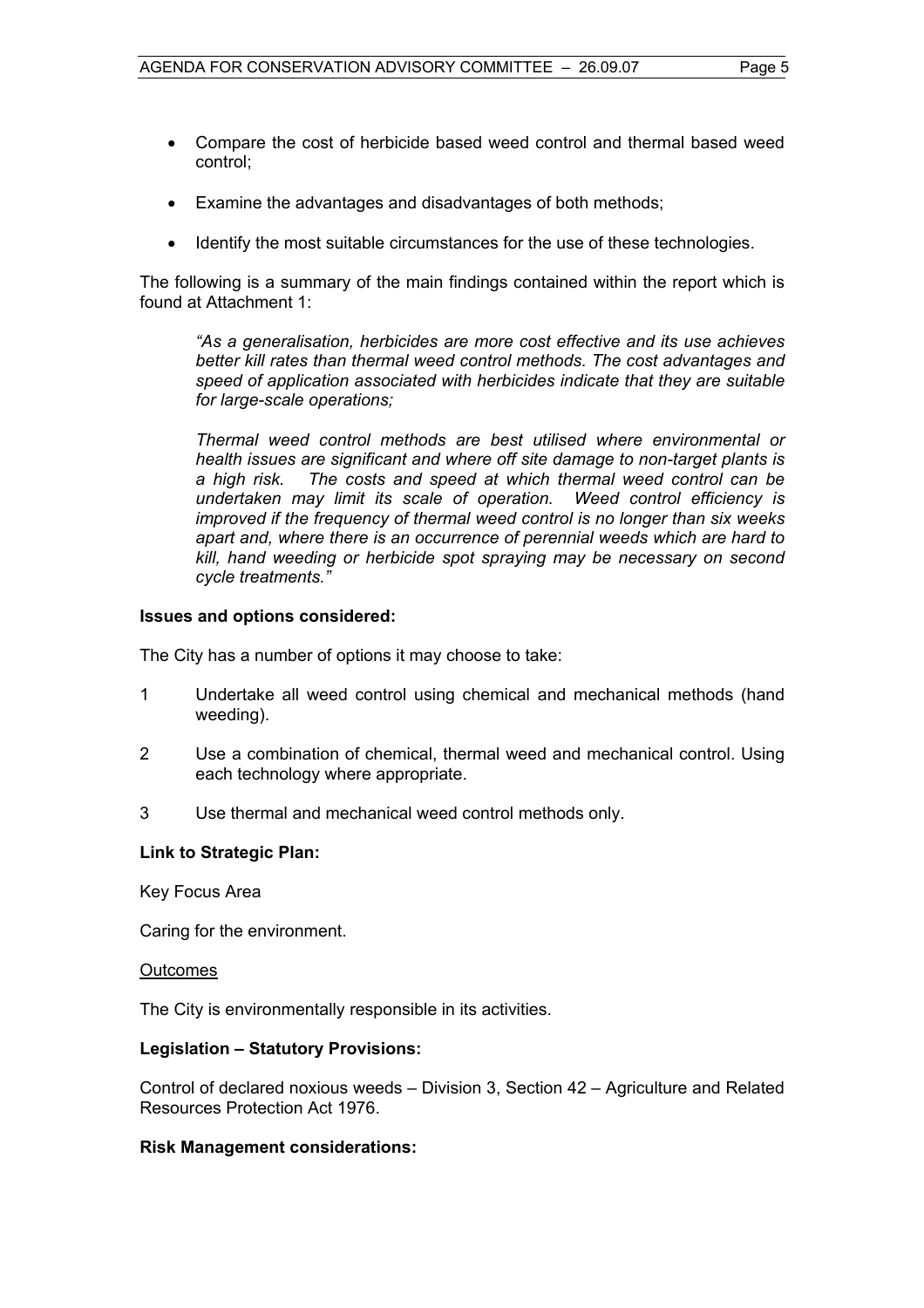Not Applicable.

#### **Financial/Budget Implications:**

The report outcomes indicate that the cost of thermal weed control relative to traditional herbicide methods is up to 2 times more expensive per treatment, and the kill rate on some perennial weeds will be lower. When translating this into yearly weed control the thermal treatment will require 1.5 to 2 times more applications as compared with herbicide control. Therefore, on a yearly basis the additional cost of the thermal weed control treatment may be up to 3 to 4 times more expensive than herbicide application. This is due to the higher cost per application and the higher number of applications required to achieve the same results. The City's expenditure for weed control for the last 3 contractual periods is on average \$460,000 per annum for weed control external to natural areas.

#### **Policy implications:**

Not Applicable.

#### **Regional Significance:**

Not Applicable.

#### **Sustainability implications:**

Not Applicable.

#### **Consultation**

Council is seeking input on the consultant's report from relevant advisory committees.

#### **COMMENT**

Not Applicable.

#### **ATTACHMENTS**

Attachment 1 **Report on Weed Control Using Hot Water / Steam and** Herbicides in the City of Joondalup

#### **VOTING REQUIREMENTS**

Simple Majority.

#### **RECOMMENDATION**

**That the Conservation Advisory Committee NOTES the report on Thermal Weed Control shown as Attachment 1 and provides comment to Council on the report.**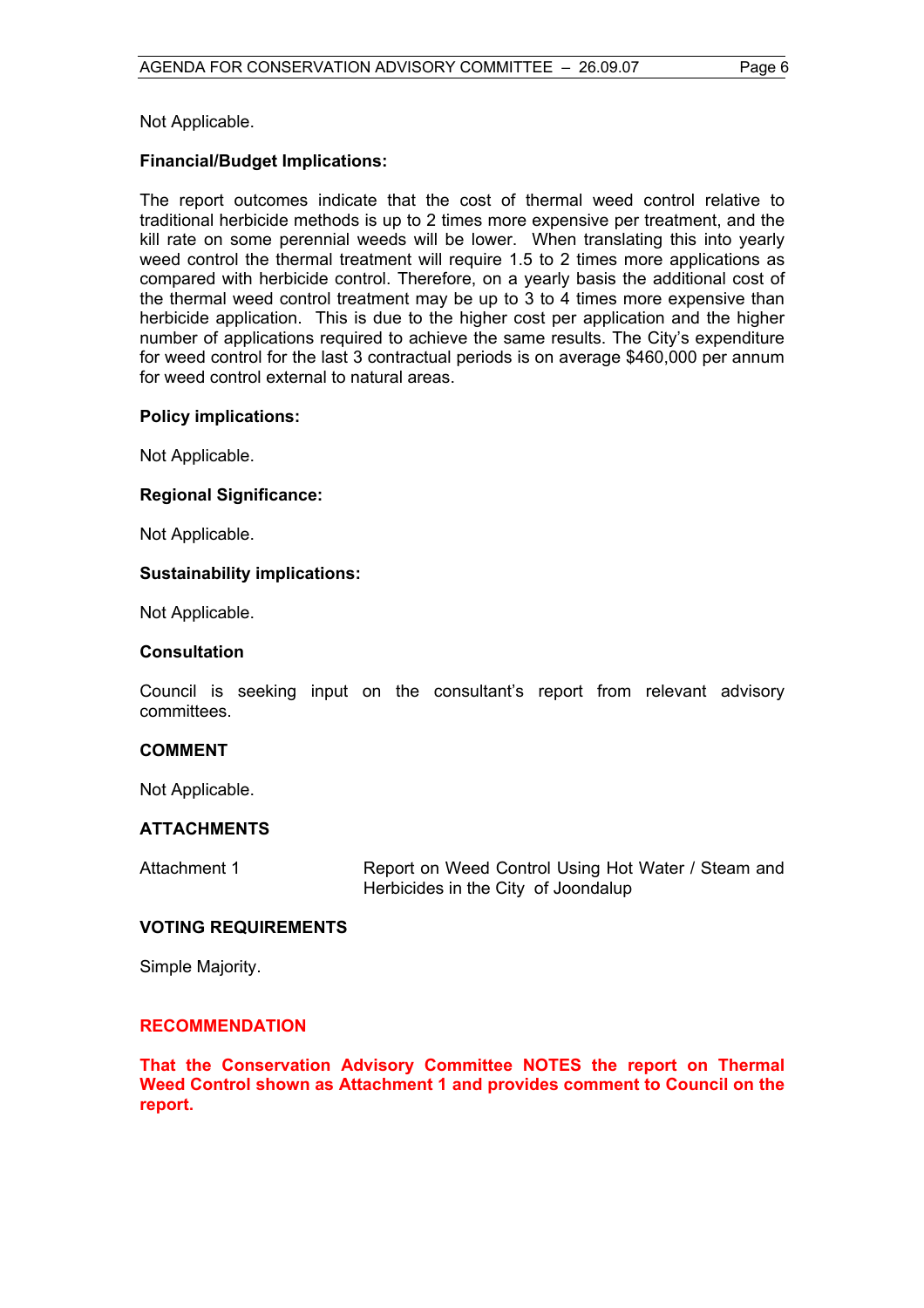

## **APPENDICES FOR AGENDA OF CONSERVATION ADVISORY COMMITTEE**

| <b>ITEM</b> | <b>TITLE</b>                                                                                  | <b>APPENDIX</b> | <b>PAGE</b> |
|-------------|-----------------------------------------------------------------------------------------------|-----------------|-------------|
| Item 1      | Report on Weed Control using<br>hot<br>water/steam and herbicides in the City of<br>Joondalup |                 |             |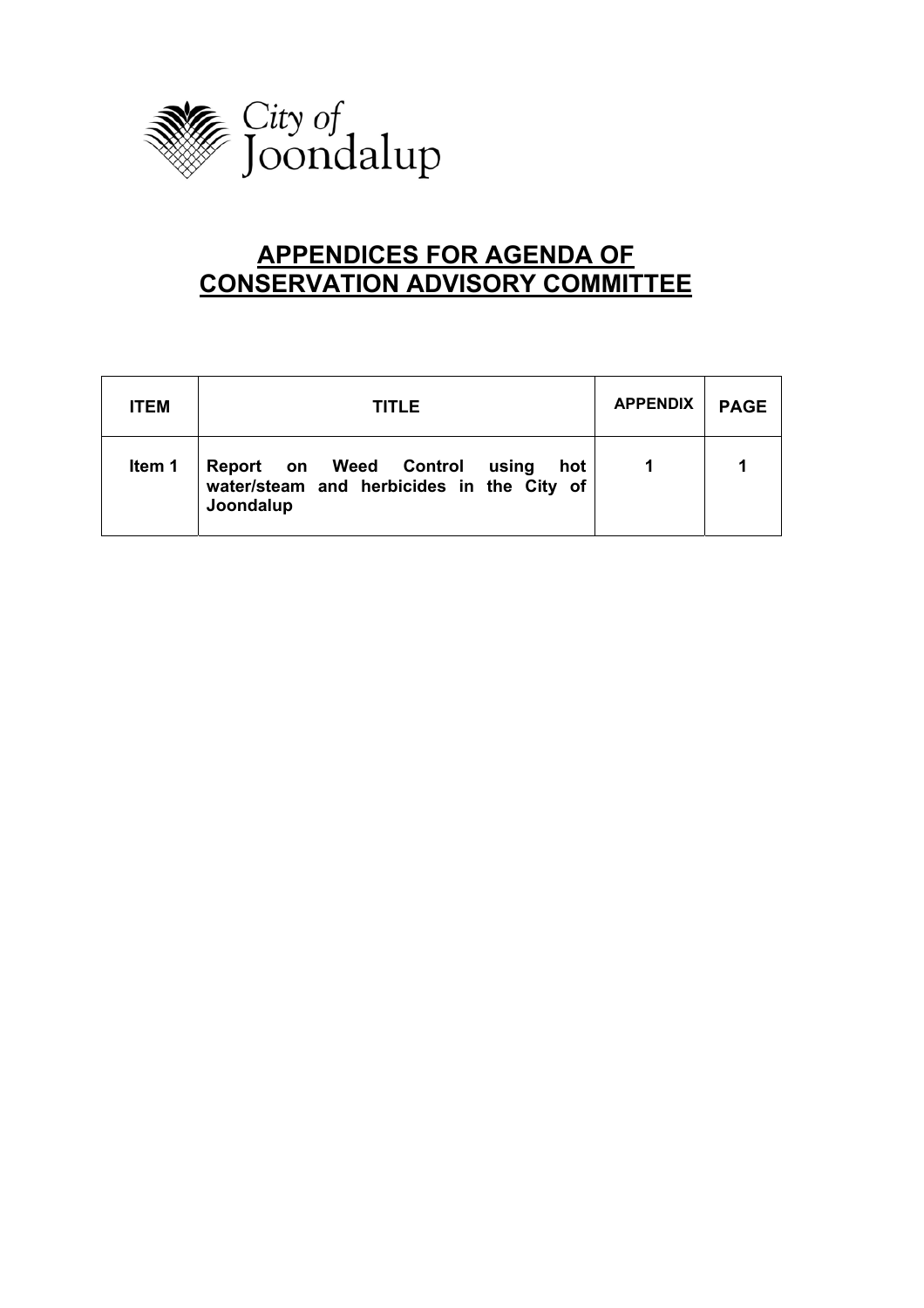ATTACHMENT 1

# REPORT ON WEED CONTROL USING HOT WATER / STEAM AND HERBICDES IN THE CITY OF JOONDALUP



## PREPARED FOR THE CITY OF JOONDALUP BY JOHN BANKS AND GRAEME SANDRAL

SUBMITTED 19 July 2007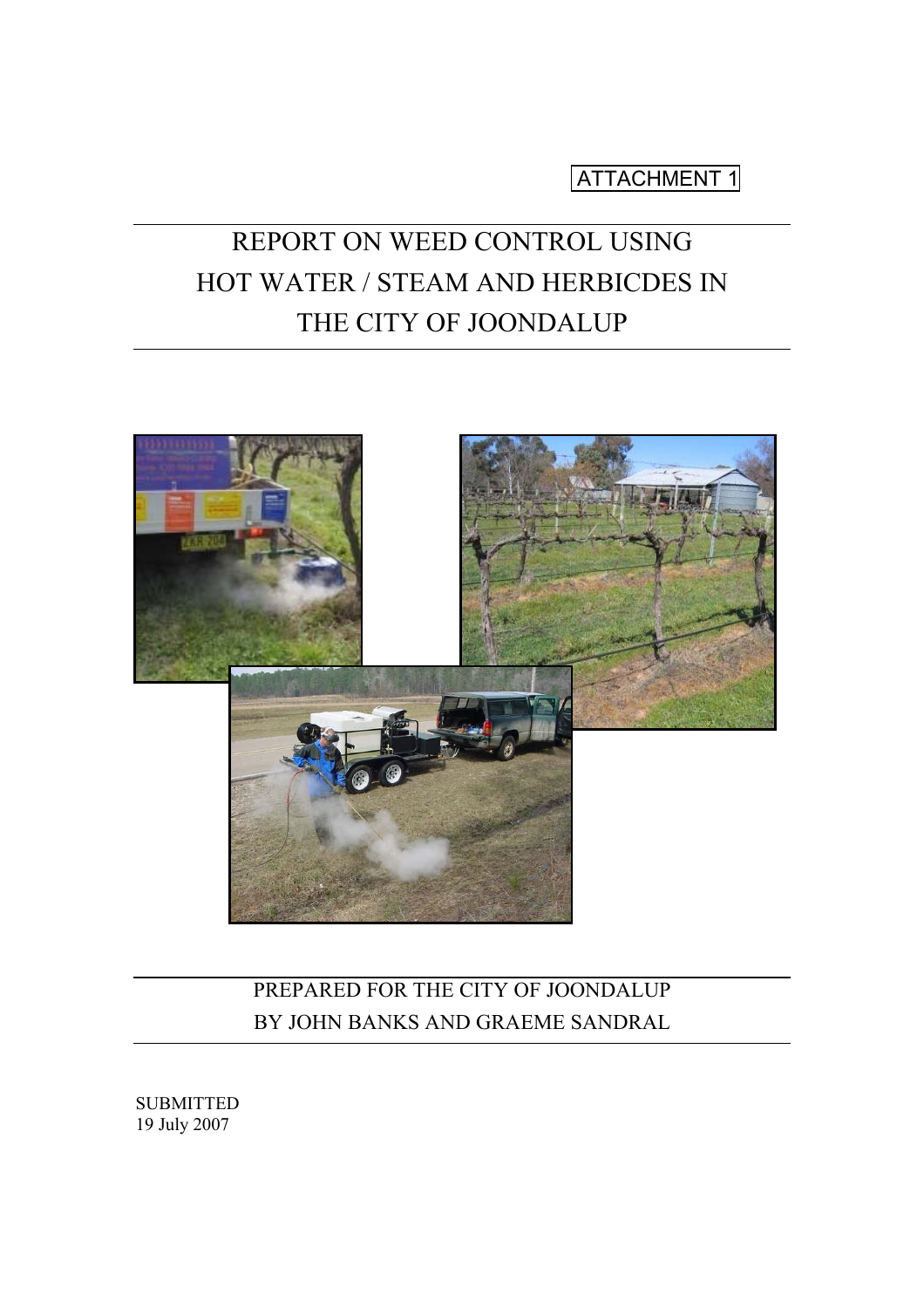#### **Background:**

Weeds are a chronic problem that cost various industries millions of dollars every year. Often the most economical means of controlling weeds in these industries is via the application of herbicides.

Local Councils also experience significant cost when controlling weeds however the considerations Councils have to give when selecting a weed control method often involves a larger range of issues compared to weed control in other industries.

This report therefore will compare thermal weed control methods and the herbicide use for various urban purposes with the Joondalup City Council.

#### **Consultants Brief:**

Compare the cost of herbicide based weed control and thermal based weed control.

Examine the advantages and disadvantages of both methods.

Identify the most suitable circumstances for use of these technologies.

#### **Methodology:**

- Study 1 Thermal weed control
- Study 2 Thermal weed control hot water and steam combination
- Study 3 An examination of weed control using herbicides
- Study 4 Weed control using the herbicides Amitrole and Glyphosate
- Study 5 Risk management with herbicides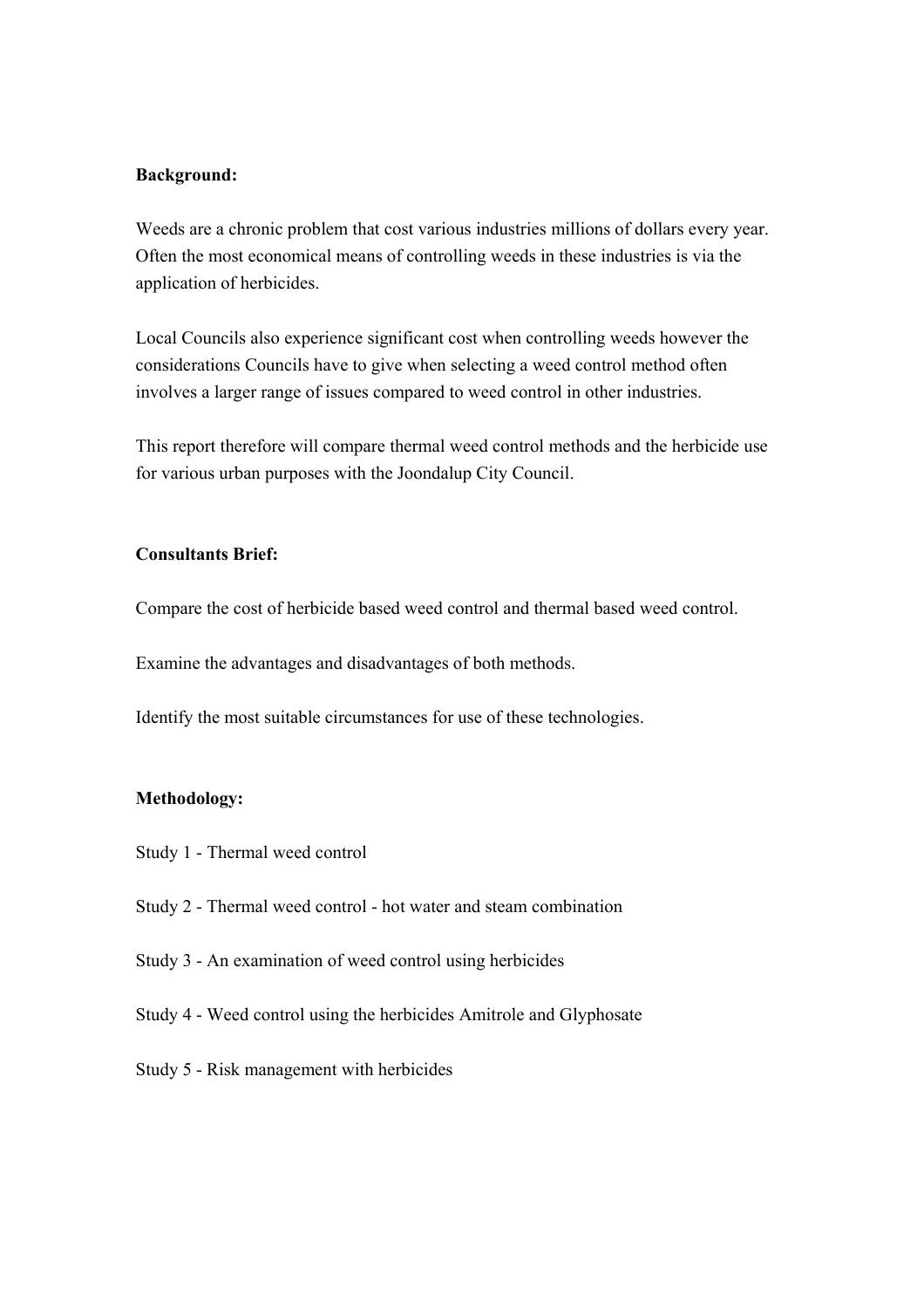#### **Study 1 - Thermal weed control**

There are primarily four types of thermal weed control. These include flame or fire, hot water, steam, and steam and hot water combination.

Flame methods are not considered in this study as they provide an unacceptable fire risk in Australian conditions and are considered unsuitable for urban situations. Each of the other methods has been investigated below.

In comparing the three remaining methods (hot water, steam, and steam and hot water combination) some important criteria have received more emphasis. The first was the temperature achieved at the nozzle tip. This is important as the time taken to kill a weed and overall kill rate of these methods depends on the temperature being delivered at the nozzle tip. The second consideration was the amount of water used, as water use needs to be efficient in our water limiting environment. Furthermore high water use results in more down time refilling.

#### Thermal weed control - Hot water

The hot water method uses unacceptable amounts of water (greater than 600 liters per hour). It delivers temperatures in the low 90 degrees Celsius range and holds these temperatures for an acceptable period of time or at least longer than steam methods. While temperature loss is not excessive past the nozzle tip the initial delivery temperature is low and requires slower operational speeds to ensure weed kill is effective. Temperature impact 1 cm below ground is considered very effective and is important when looking to kill plant cells in the base of the plant which is necessary for the control of perennial weeds.

#### Thermal weed control - Steam

The steam method is much more water efficient and delivers temperatures that are initially higher than that of the hot water method however the steam method experiences rapid cooling which reduces it effectiveness in controlling weeds. The impact of cooling is reduced to some degree, but not completely, by the use of a hood at the end of the application nozzle. The steam however has poor ground penetration which results in slower operational speeds and poor control of perennial species.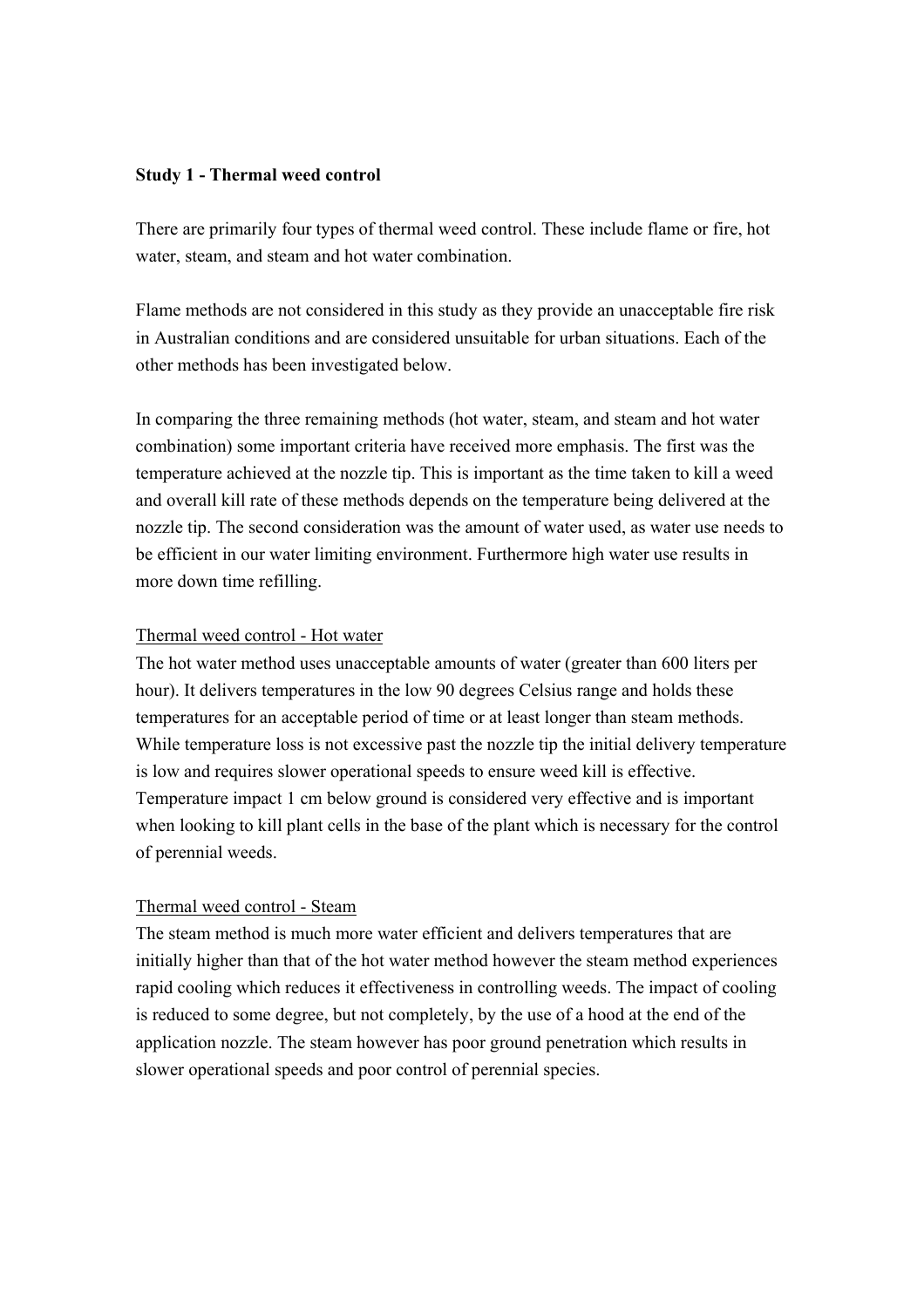#### Thermal weed control - Hot water and Steam combination

The hot water plus steam combination does in effect combine the attributes of the previous two methods. It has acceptable water use (250 to 350 liters per hour), with water heated under pressure to 130 to 140 degrees Celsius and delivered at the nozzle at around 97 degrees Celsius. This temperature ensures acceptable operational speeds can be achieved as well as effective weed control. Heat penetration into the soil surface is also adequate for weed control purposes.

#### Conclusion:

In summary it was concluded that the combination of steam and hot water is most effective at controlling weeds and has acceptable water use rates.

#### **Study 2 - Thermal weed control - hot water and steam combination.**

Pros: Hot water and steam is very effective at killing annuals, some perennials and some permeable seed near the soil surface. There is virtually a zero risk of non-target plant damage (except when applied on lawn or oval situations) and it is generally more benign to the environment than alternative herbicide options, although it does use more water.

Because its operation is more labour intensive and output is often restricted to one nozzle, the areas (scale) targeted for this method of weed control should be focused on those where weeds are confined to stripes or small patches. For example this method would be more suitable for smaller scale operations targeted at weeds in pathways and roadside cracks, garden beds and around the base of established trees. Areas considered less suitable would include larger scale operations in sumps or extensive roadside and pathways weed control programs. Thermal weed control (hot water and steam combination) would also be more suitable for use in areas where residences are known to have health risks, in areas that have significant environmental value, or in areas with a high concentration of human activity such as City Centers.

Cons: The hot water and steam combination, like the other thermal weed control methods, is effectively a contact, non-systemic means of controlling weeds. Hence, if part of the weed is not treated there is a risk that the whole plant will survive. Furthermore, non-systemic means of weed control are less effective against some perennials. This is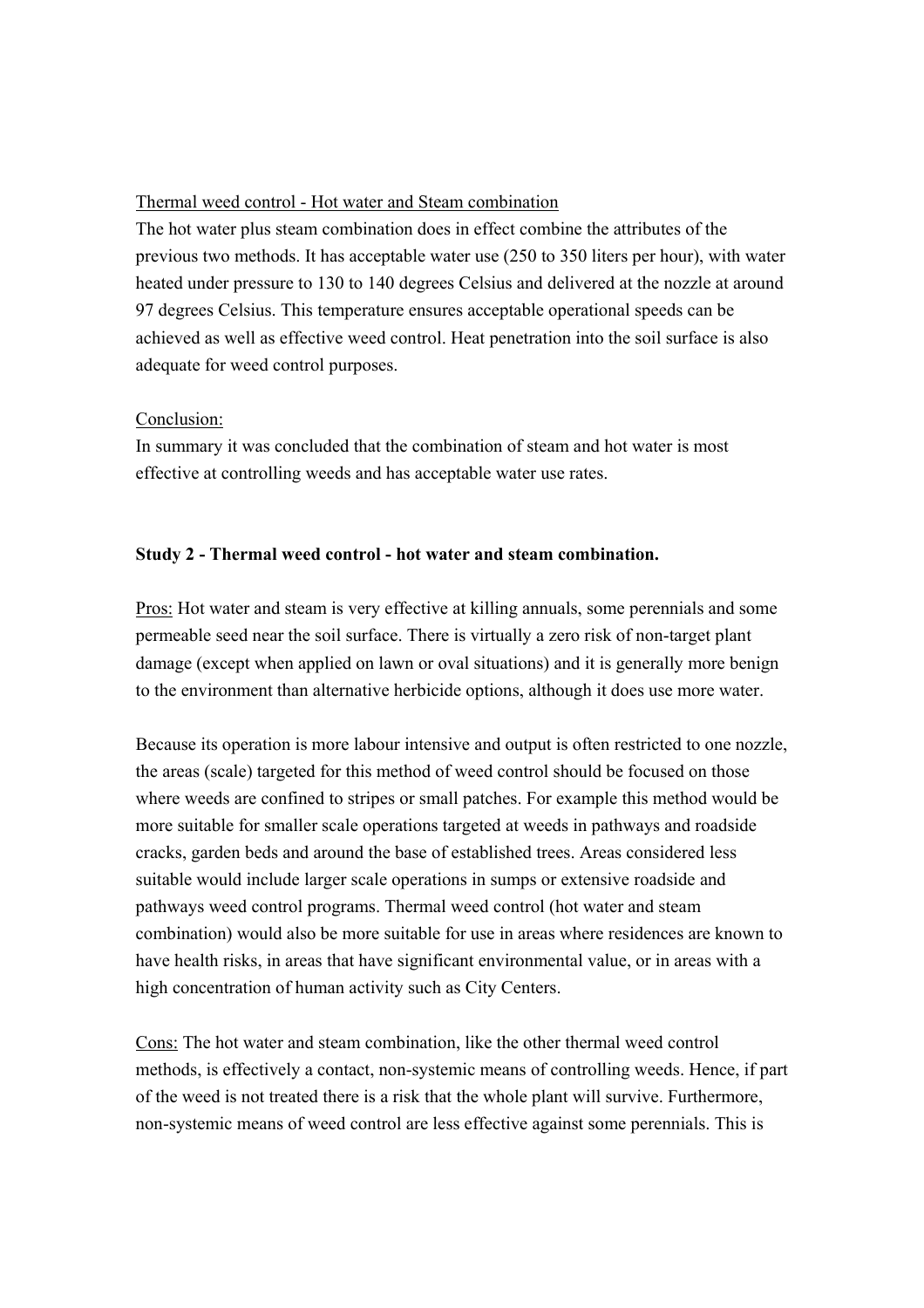because many perennials store carbohydrate reserves in their crown and root system. When new growth is needed the stored carbohydrate is mobilized by the plant to develop new growth. These parts of the plant (crown and upper root system) are often protected by woody tissue or are imbedded under the soil surface and, therefore, are protected from the effects of the treatment.

Research - 1: The following research was conducted on white and red clover by Acacia Smith, Leslie Phillips-Catton and Jennifer Symms in the US. Results are summarized and conclude that overall hot water/steam initially decreases the presence of weeds. However, this decrease only lasts about 4-6 weeks until the species start recovering. More specifically hot water/steam decreased the presence of White Clover *(Trifolium repens*) but did not decrease the presence of Red Clover (*Trifolium pretense*). It was proposed in this research that more frequent treatment with hot water/steam, would improve results.

Research - 2: This research was undertaken in the US by a City Council. In summary they found that hot water/steam controlled annual weeds by burning plant cells; however the method was ineffective against many perennials. They found the method was unsuitable for parks, lawns and ovals and that the method was slow and labour intensive. To be effective the hot water/steam method required repeated treatment applications through the growing season.

Research - 3: The research outlined below was conducted at Colorado State University Cooperative Extension Agent (Agriculture) in Adams County. Hot water/steam applications to horticultural crop rows provided excellent weed control on small annual weeds and good to fair activity on deep rooted perennial weeds. To ensure season long management of weeds multiple applications were necessary. The most cost effective water rate found was 250 liters per hour.

Research - 4: Research over four years conducted by Virbickaite *et al* at the Lithuanian University of Agriculture found thermal weed control on annuals weeds was 22% more effective than mechanical (cultivation) weed control, however mechanical weed control was 32% more effective against perennial weeds.

Interviews: Several interviews were conducted with operational staff and owners of hot water/steam weed control systems in Perth and Sydney. In summary they agreed that this method was most effective on annual weeds and operations were fastest when weeds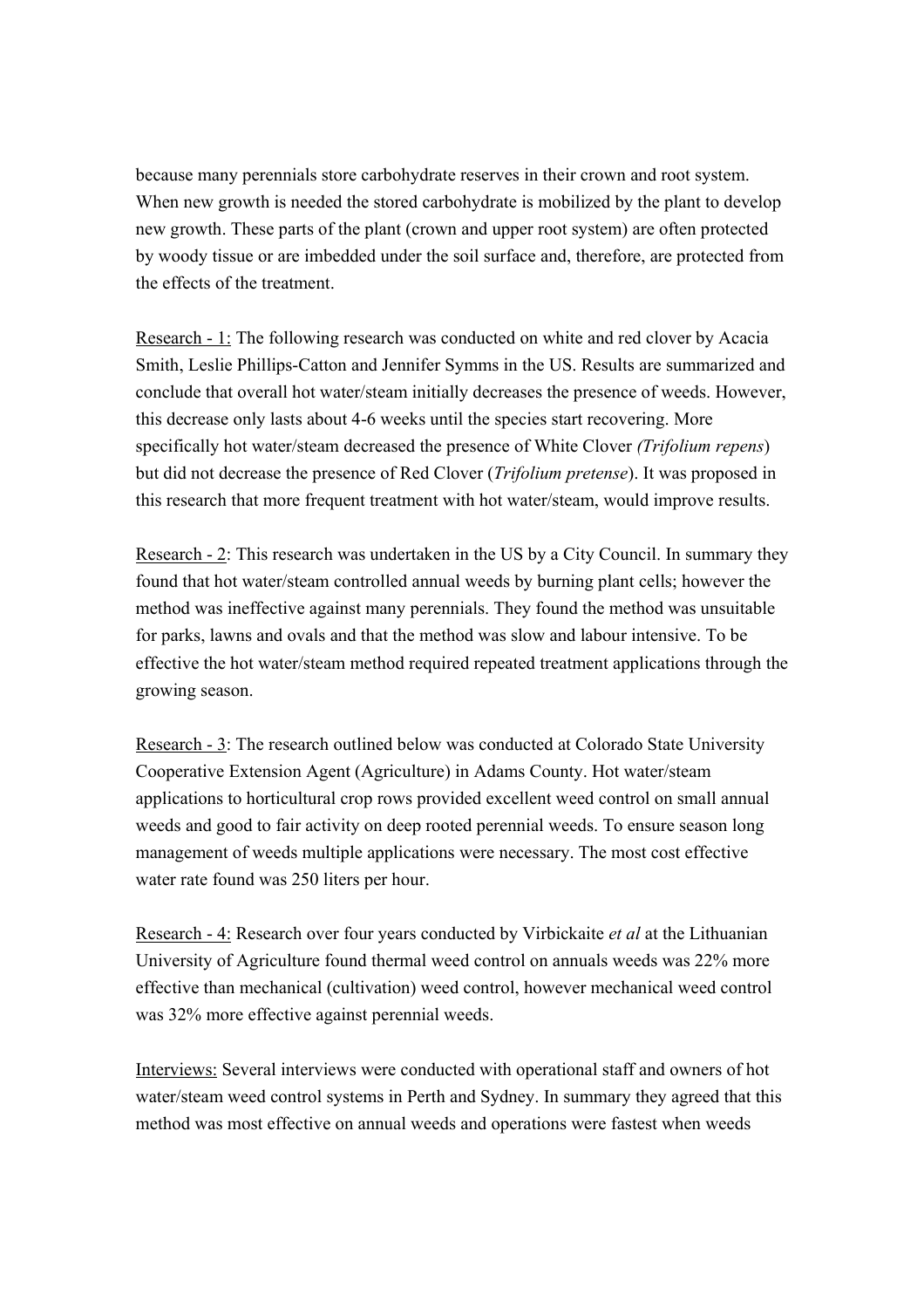were small and density was low. They indicated that some perennial weeds such as couch (*Cynodon dactylon*) were not controlled very effectively by this method. Initially couch would brown off however some weeks latter it would re-grow. Operational staff indicated that maintaining very high temperatures at the nozzle was extremely important for good weed kill and reasonable speed of operation. They also indicated that operator experience was essential as some weeds required longer treatment time than others to ensure effective control.

Costs: Cost in Australia range from \$80 to \$350 per km of pathway and roadside curb combination. The large variation in price is made up of a range in labour cost from \$80 to \$100 per hour for two people and a work rate range of 1 to 0.35 km per hour. The work rate is the most variable component and depends on the density of weeds and the type of weeds present. The most common price range was between \$165 and \$220 per km for paths and roadside curbing.

Conclusion: Hot water/steam is most effective on young annual weeds and least effective on older perennial weeds. In some cases control of perennial weeds will be ineffective however this depends on the weed species present and its age. Thermal weed control (hot water and steam combination) is best utilized in situations where conservation or health considerations are high and weed density is low. In addition, best results are obtained when follow up weed control is undertaken 4 to 6 weeks after the initial treatment. To control weeds over a period of a year it is likely that between 3 and 5 applications will be necessary, depending on rainfall and the extent of the weed seed bank.

#### **Study 3 - An examination of weed control using herbicides.**

Comparable herbicides to thermal weed control methods are those known as knockdown herbicides. These are non selective and will kill all plants they are applied to. Within this group there are three classes of herbicides and these include contact non-persistent herbicides such as Paraquat and Diquat available in the product Sprayseed; translocated non-persistent herbicides such as Glyphosate available as Roundup and translocated persistent herbicides such as Amitrole, available in various product names.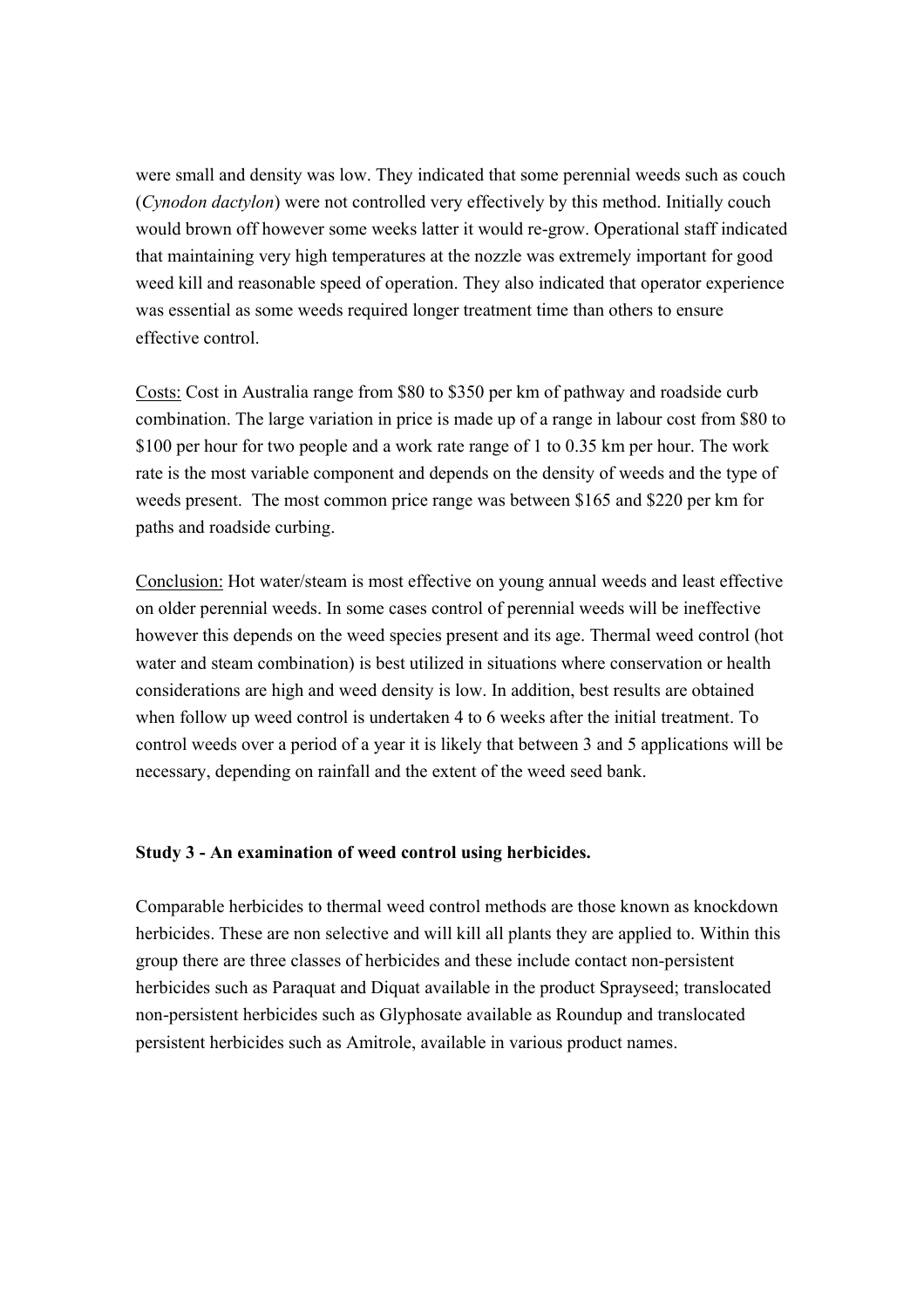#### Sprayseed (contact herbicide with no residual effects):

Sprayseed is not considered as a viable alternative in urban areas due to its S7 poisons schedule rating and ineffectiveness on many perennials.

#### Glyphosate (systemic herbicide with no residual effects):

Glyphosate is one of the few products registered for weed control in water catchments. It requires very low volumes of water and is effective against annual and perennial weeds. It will not however kill weeds germinating after its application. Its non-residual nature means any glyphosate movement off-site will not impact on non-target plants.

Glyphosate is not a dangerous good according to the dangerous goods code and its poisons schedule classification is S5.

#### Amitrole (systemic herbicide with residual effects):

Amitrole is also registered for use in water catchments. It requires similar water volumes to Glyphosate, is effective against annual and perennial weeds, and has some residual weed control properties. These residual properties can reduce the need for follow up weed control and in these circumstances are more cost effective. Conversely any off-site movement of amitrole may impact on non-target plants. As an example amitrole sprayed over weeds in pathway cracks will result in some of the herbicide landing on the pathway which could be washed by rainfall or sprinklers into lawn edges or garden beds where Amitrole could impact on non-target plants.

Amitrole like glyphosate is not a dangerous good and has a S5 poisons schedule classification.

#### Conclusion:

Glyphosate and amitrole are the preferred knockdown herbicides. Glyphosate is acceptable for use in areas where runoff may occur onto other areas containing vegetation, while amitrole, or mixtures of these herbicides is acceptable for use in areas that do not have runoff onto nearby areas containing vegetation. To control weeds over a year using these products 2 to 3 applications would be required.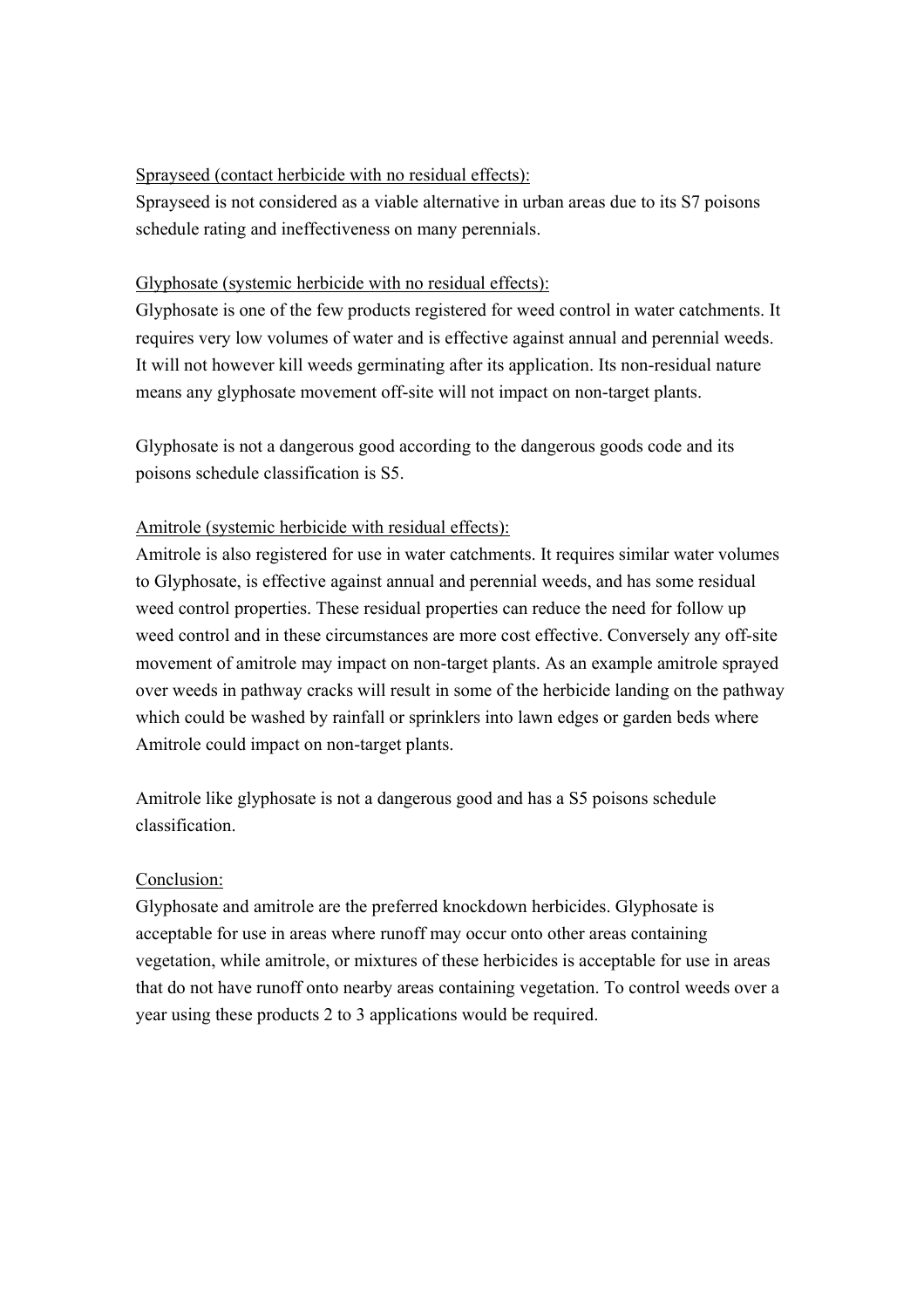#### **Study 4 - Weed control using the herbicides Amitrole and Glyphosate.**

Pros: Amitrole and glyphosate are effective at killing both annual and perennial weeds with some residual weed control evident when amitrole is applied. The systemic nature of these herbicides ensures effective control of perennials and if part of the weed is sprayed, the herbicide is translocated throughout the plant to cause death.

Herbicide application is not labour intensive and suitable to a wide range of situations including ovals, parks, lawns, pathways and roadways (except amitrole on pathways due to possible run-off and off site affects). Glyphosate can also be used by trained personal under controlled conditions in areas that have significant environmental value.

Cons: There is a risk of non-target plant damage via spray drift (and over spray) for Glyphosate or spray drift (and over spray) and run-off for amitrole. The occurrence of this is considered a low risk however it is dependant on spray pressures, wind speed, operator care and skill level. While the systemic nature of these herbicides is a plus for killing target weeds it is also a negative when spray drift or overspray occurs onto nontarget plants.

These products should be avoided where possible in areas where residences have known health risks.

Costs: Costs in Australia range from \$90 to \$130 per km of pathway and roadside curb combination. The variation in price is small and is attributed to a highly developed and competitive industry. A breakdown of pricing indicates \$25 to \$40 is charged for road side curbs and from \$65 to \$90 per km for foot paths.

Conclusion: Amitrole and glyphosate are a cost effective means of weed control and provide reliable kill rates on target weeds. The speed of operation provides significant advantages when large scale operations are to be undertaken. Both herbicides however should be restricted where residential health sensitivities are known.

#### **Study 5 - Risk management with herbicides:**

There are several steps that can be taken to reduce potential problems with the application of herbicides. These include;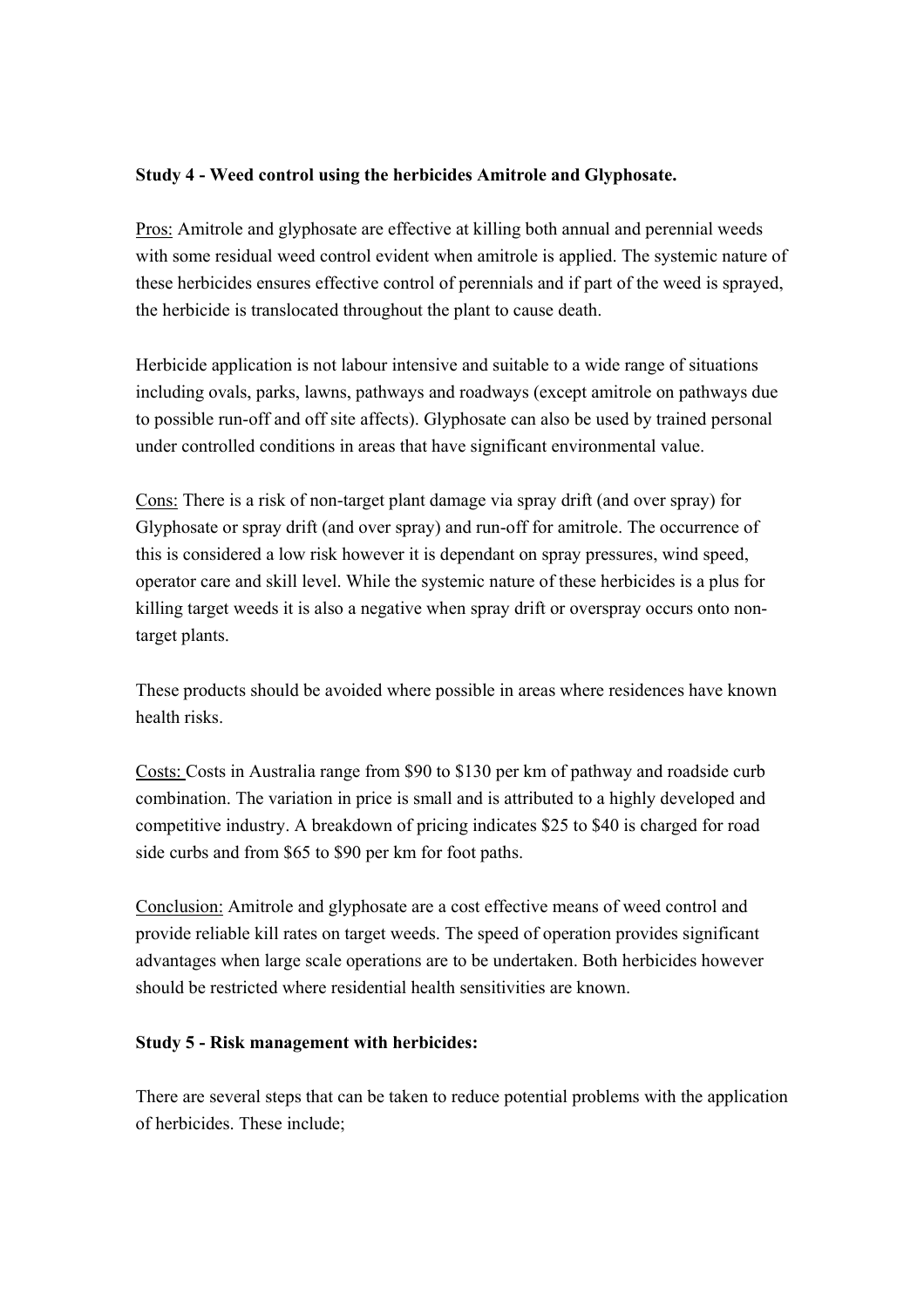1) Selecting herbicide products with a broad range of label use specifications. For example glyphosate can be purchased under many different product names and not all products allow for general garden use, use in aquatic areas, use on unwanted trees or use in bush-land situations. This example applies to other herbicides and their product range.

2) Ensuring licensed and experience staff are used. While licensing is a legal requirement, ensuring staff have at least 12 month experience is more likely to ensure miss-use or careless use will not occur.

3) Ensuring post-spray operations are reported on at the end of each day. Data such as area and location sprayed, the type of spraying being conducted (eg footpaths), the herbicide used, the rate applied, the spray pressure applied, the wind speed and direction on site and the operator's name and vehicle registration, will ensure additional care is taken and any problems can be easily traced and action taken to overcome the problem in future operations.

4) Incorporating these and other appropriate specification in any tender and subsequent contract developed by the JCC. Possible examples include…..

- a. The contractor will follow all label and permit specifications.
- b. Where the herbicide is available in a number of different products the contactor will use the product with the broadest possible label specification.
- c. All operators must be licensed and have a minimum of 12 months experience.
- d. Hooded sprayers should be used were appropriate.
- e. The contractor will measure wind speed on site and cease all spraying if wind speeds exceed 20 km per hour or at label specifications which ever is lower.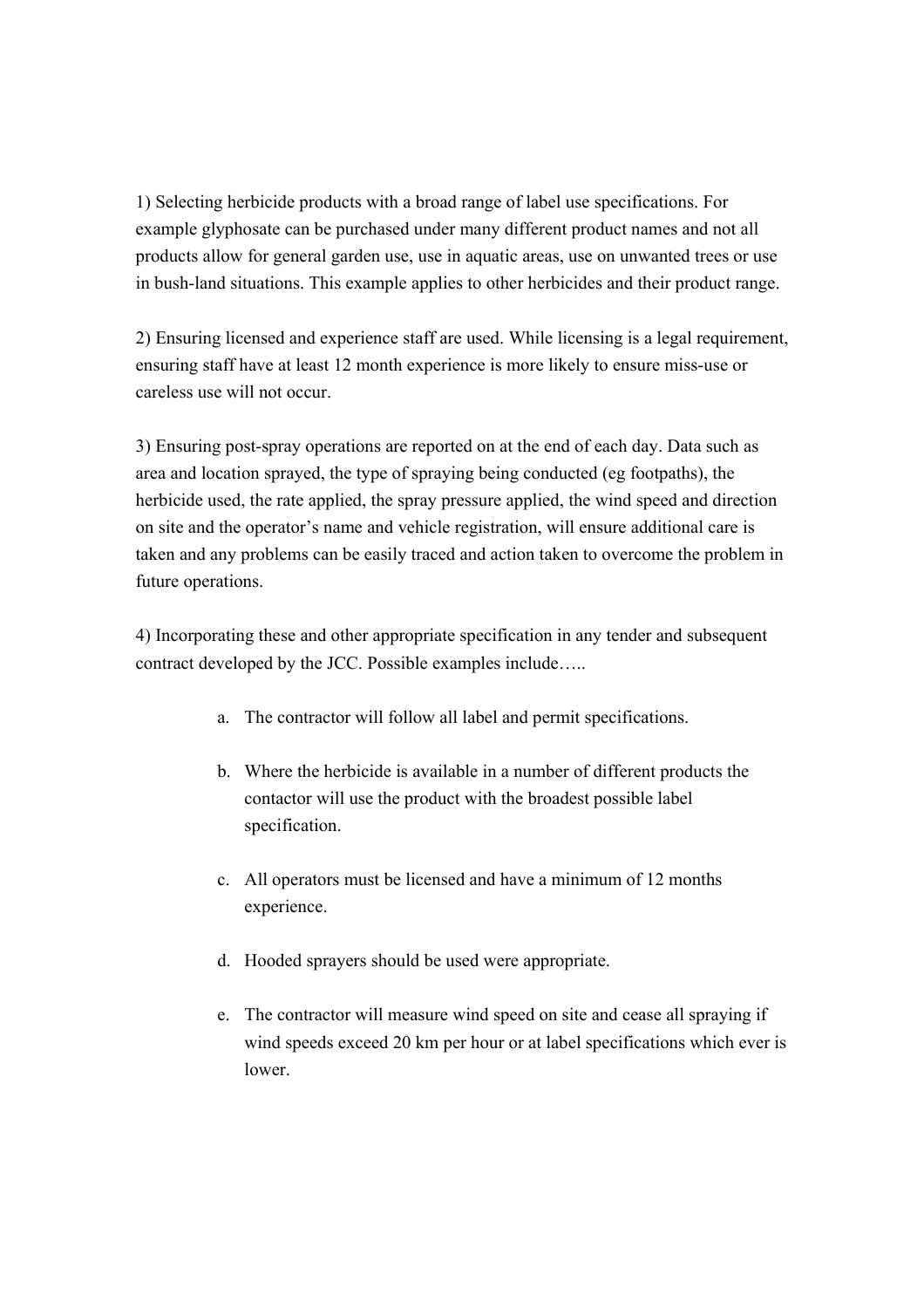- f. All equipment will be tested and calibrated prior to use and calibrations forwarded to the JCC.
- g. MSDS (Material Safety Data Sheets) will be kept on site by the contactor for each spraying operation.
- h. Any costs associated with non-target plant damage will be born by the contractor.
- i. Any herbicides used will be approved by an independent expert.
- j. After spraying operations the following information will be sent to the JCC at the end of each day. Data sheets should outline the area and location sprayed, the type of spraying being conducted, the pesticide used, the rate applied, the spray pressure applied, the wind speed and direction on site and the operator's name and vehicle registration.

#### **Findings:**

1) A summary of considerations is provided in Table 1.

2) As a generalization, herbicides are more cost effective and have better kill rates than thermal weed control methods. Their cost advantages and speed of application indicate that they are suitable for large scale operations. Cost comparisons include:

 - Herbicide cost for pathway and roadside curb combination are \$90 to \$130 per operation compared with thermal which has a most common price range of \$165 to \$220.

 - Weed control via herbicide application requires 2 to 3 applications per year for pathway and roadside curb combination while thermal treatment requires 3 to 6 applications per year.

 - Assuming a low price of \$165 per operation for thermal weed control and 3 operations per year, the cost is \$495 while over the same period herbicide application at \$90 per operation with 2 operations per year is \$180. As a general rule therefore thermal weed control per year will be between 2 and 4 times more expensive than the application of herbicides.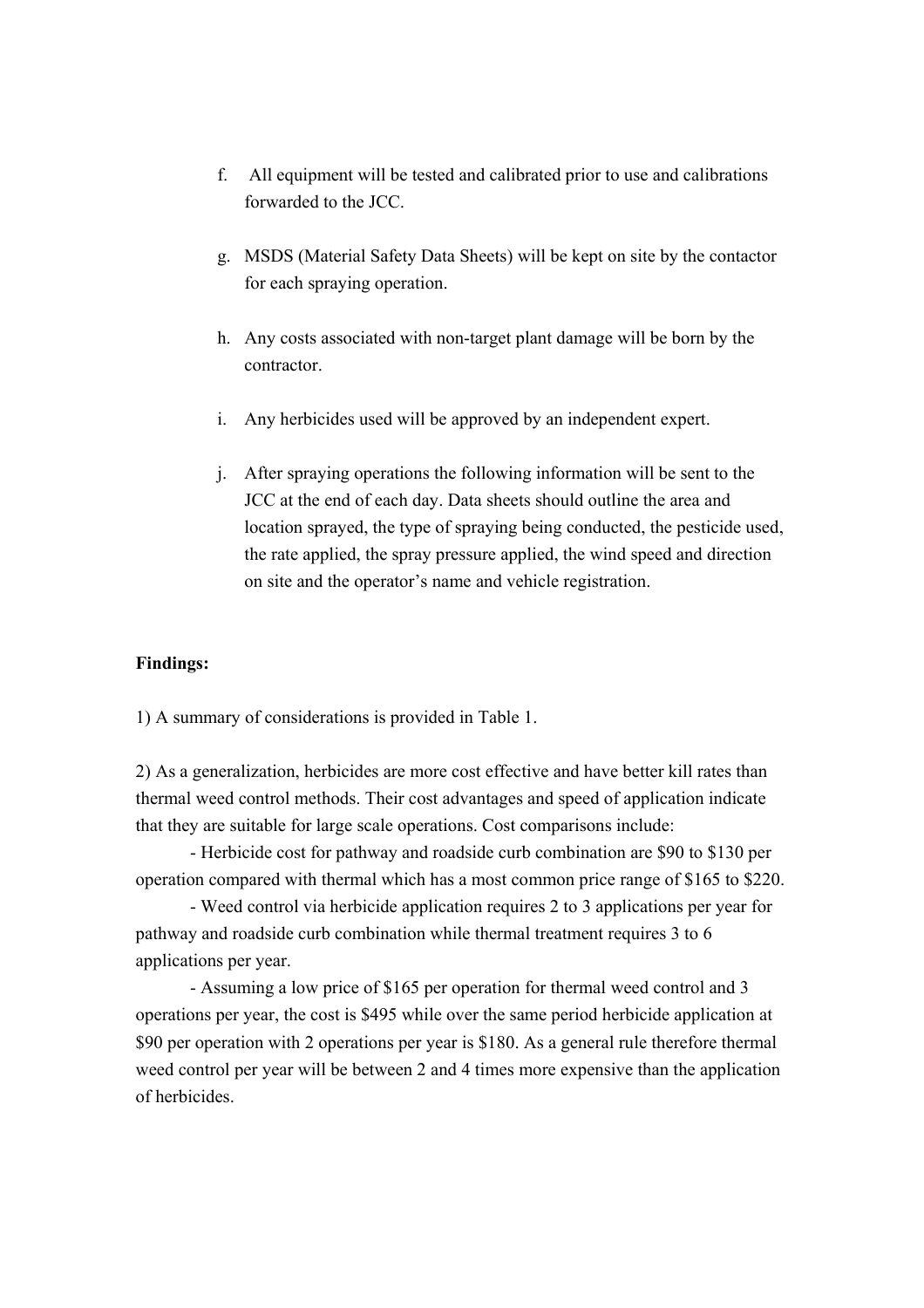3) Thermal weed control methods are best utilized where environmental or health issues are significant and where off site damage to non-target plants is a high risk.

4) The costs and speed at which thermal weed control can be undertaken may limit its scale of operation.

5) Weed control efficiency is improved if the frequency of thermal weed control is no longer then six weeks apart and, where there is an occurrence of perennial weeds which are hard to kill, hand weeding or herbicide spot spraying may be necessary on second cycle treatments.

| with inglice scores indicating more positive attributes while lower scores indicate more negative attributes | Thermal weed        | Amitrole            | Glyphosate        |
|--------------------------------------------------------------------------------------------------------------|---------------------|---------------------|-------------------|
|                                                                                                              | control             |                     |                   |
|                                                                                                              |                     |                     |                   |
| Cost effectiveness                                                                                           | $4-6$               | $\mathbf Q$         | $\mathbf{8}$      |
| Efficacy on annuals                                                                                          | $8-9$               | $\overline{Q}$      | $\mathbf Q$       |
| Efficacy on perennials                                                                                       | $5-6$               | 8                   | 8                 |
| Speed of operation                                                                                           | $\overline{4}$      | $\mathbf Q$         | $\mathbf Q$       |
| Need for follow up treatments                                                                                | $\overline{4}$      | $8-9$               | $6 - 7$           |
| Off site impact                                                                                              | $\overline{9}$      | $5 - 6$             | $7 - 8$           |
| Environmental impact                                                                                         | 9                   | 6                   | 8                 |
| Efficient water use                                                                                          | 5                   | 8                   | 8                 |
|                                                                                                              |                     |                     |                   |
| Overall rating                                                                                               | 48-52 $(60 - 65\%)$ | $62-64$ $(77-80\%)$ | 63-65 $(78-81\%)$ |
|                                                                                                              |                     |                     |                   |
|                                                                                                              |                     |                     |                   |
| Suitability to                                                                                               |                     |                     |                   |
| Large scale operations                                                                                       | $\overline{4}$      | 9                   | 9                 |
| Ovals/Parks                                                                                                  | $\overline{4}$      | 6                   | 8                 |
| Garden beds                                                                                                  | 9                   | n/a                 | $7 - 8$           |
| Paths                                                                                                        | $6 - 7*$            | n/a                 | 9                 |
| Roadsides crub                                                                                               | $6 - 7*$            | $\tau$              | 9                 |
| Health risk situations                                                                                       | 9                   | n/a                 | 5#                |
| Environmentally sensitive                                                                                    | 9                   | n/a                 | $\tau$            |
| situations                                                                                                   |                     |                     |                   |
| Sumps                                                                                                        | $\overline{2}$      | 9                   | 8                 |

Table 1 Shows a comparison of thermal weed control and the herbicides amitrole and glyphoate using different assessment criteria and different circumstances. The scores below are on a scale of zero to ten with higher scores indicating more positive attributes while lower scores indicate more negative attributes.

\* Scale of operation may be limited due to operational speed which impacts on the area that can be covered inside a reasonable time period. This is important as weeds need to be killed before seed set occurs and thermal operations will need to be completed at least twice over the same area no more then 6 weeks apart for effective weed control.

# Mostly public perception rather than definable medical sensitivities although exceptions exist.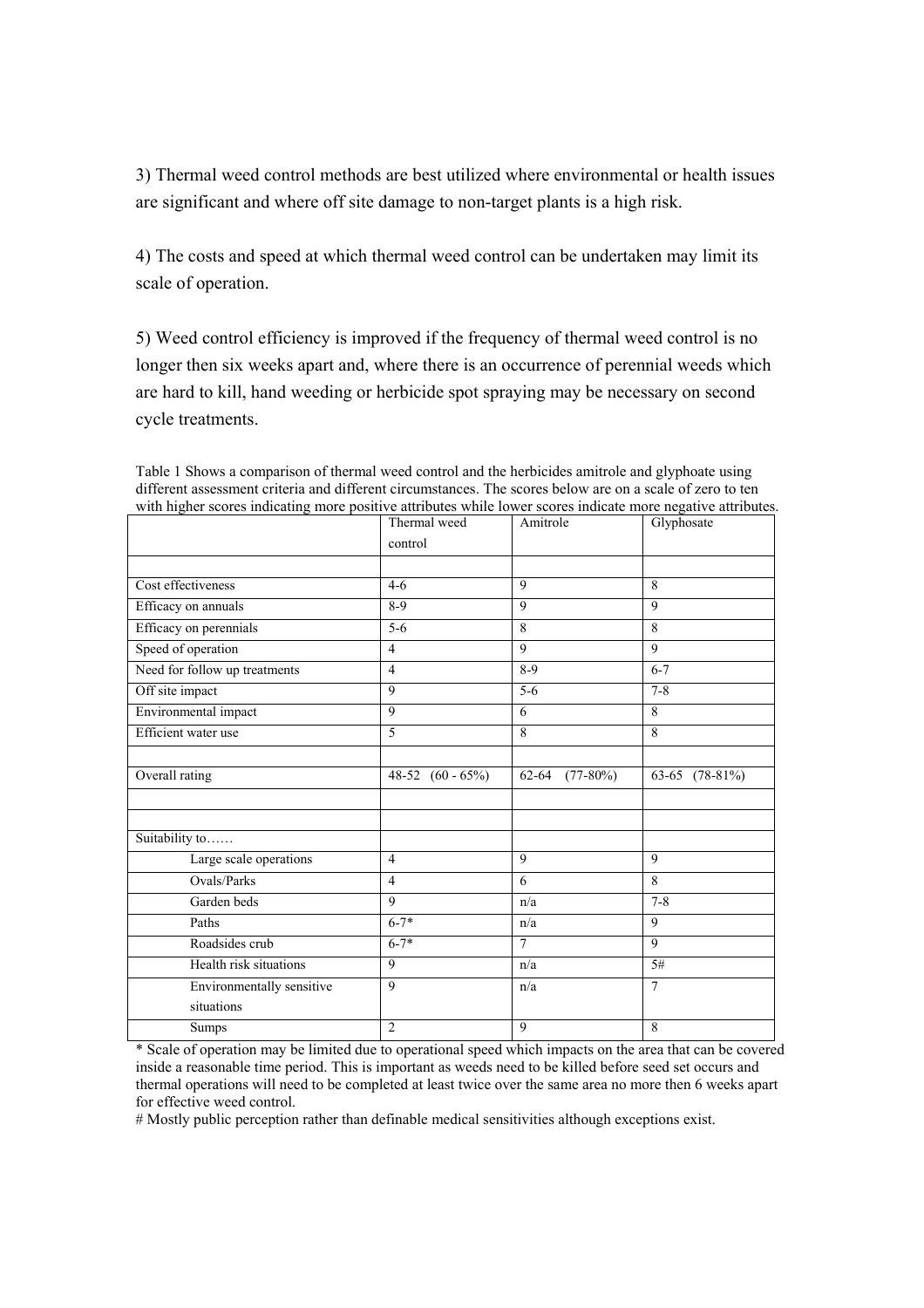#### **Recommendations:**

1) The council should consider thermal weed control (hot water/steam) on a trail bases around residential areas where health risk situations are known, environmentally sensitive sites occur or where human foot traffic is very high.

Consideration in these circumstances needs to be given to the issue that thermal weed control contractors will require a minimum area/distance/time to make the exercise viable. It is estimated this will be 1 week's work, or 35 km of pathway and curb or an approximately cost of \$4,000 to \$6,000 for a single application. Independent records should be taken to determine existing weed density prior to treatment and subsequent densities at 2, 4 and 6 weeks after application. Future decisions on continuation or expansion of thermal weed control can include considerations of this data.

Note also that compared to the traditional weed control industries, the thermal weed control industry is young. Typically these circumstances can lead to large variations in pricing and quality of work. I would recommend caution where very cheap quotes are received and ensure steps are put in place to protect the Council's return on any funds outlaid. This includes specific contract specifications. The single largest complaint in the investigations of thermal weed control is weed control failure. The city should ensure any contract for thermal weed control specifies that two applications be completed between 4 and 6 weeks apart (no sooner or no latter) and that 90% weed control be achieved on inspection 5 weeks after the second thermal treatment.

Like herbicide applications thermal weed control can have problems when.....

- (a) the application temperature is too low,
- (b) the nozzle head is too far from the target weed,
- (c) the treatment time is too short,
- (d) the water rate is too low,
- (e) the target weeds are too large.